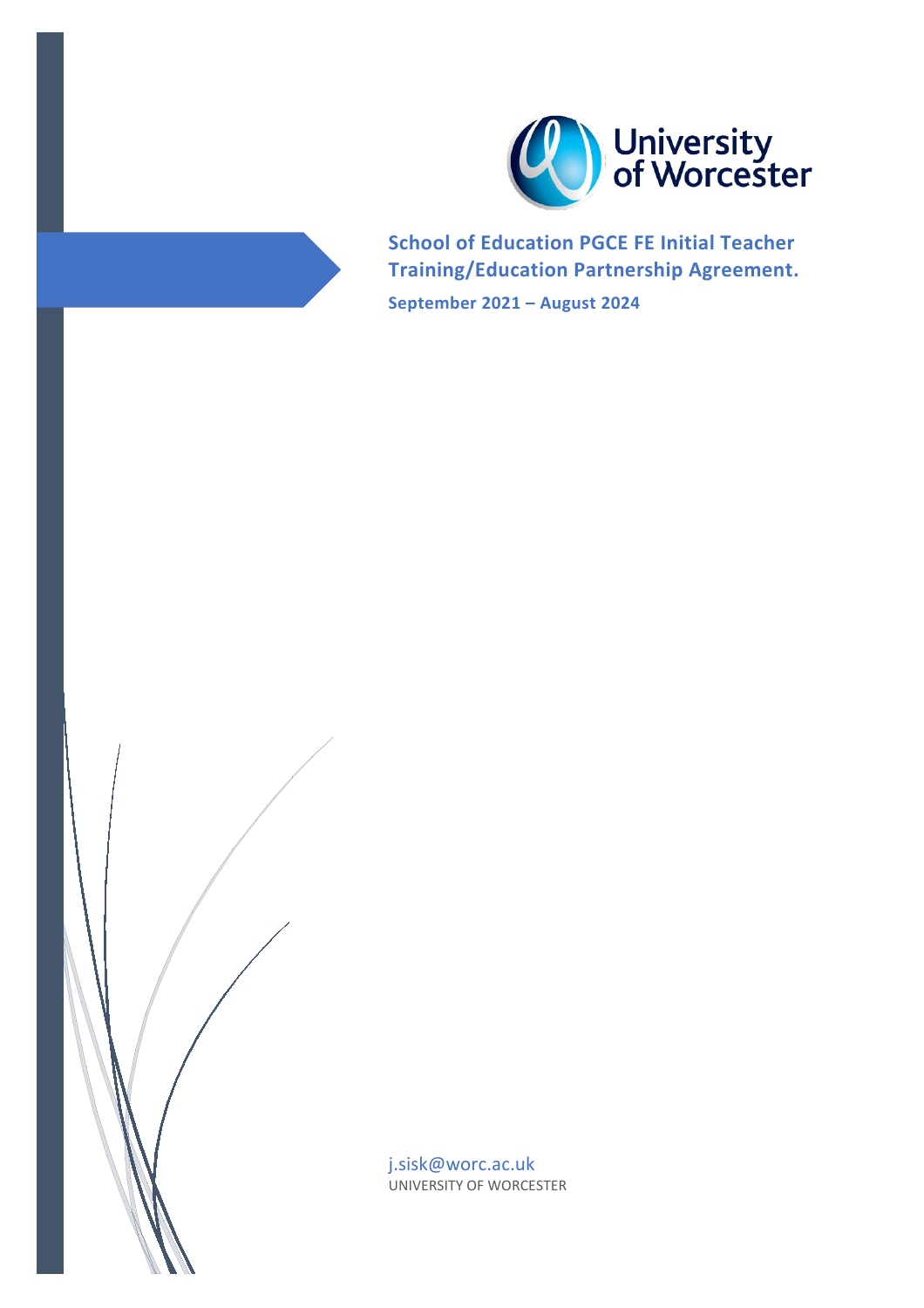### **The Partnership Agreement is based on guidance from the Department for Education.**

## <span id="page-1-0"></span>Introduction

The purpose of this Partnership Agreement is to set out the management structures, roles and responsibilities and expectations of the University of Worcester, School of Education, Initial Teacher Training and Education Partnership ('The Partnership'). The Partnership is a shared commitment to pursue high quality initial teacher education and training (ITET) to provide trainees with the best possible preparation for their chosen profession. The commitment recognises that expert colleagues in the partnership, and staff in the university, have distinctive contributions, roles and responsibilities. The Post Compulsory Education (PCE) Initial Teacher Education (ITE) programme is a partnership between individual settings and the University of Worcester.

This partnership agreement seeks to be a clear, working document used to guide and inform the contributions of each partner and to support coherent arrangements across the various contexts in which the training takes place. The partnership agreement must be understood and used for communication between all partners for the co-ordination of teacher training and education.

The Partnership Agreement has a duration of 3 years but either party can terminate on 3 months written notice or earlier for material breach or insolvency.

An updated version of our Agreement can be found on the website, please note, this agreement is updated frequently in-line with any changes in the [DfE ITT Criteria and](https://www.gov.uk/government/publications/initial-teacher-training-criteria)  [supporting advice.](https://www.gov.uk/government/publications/initial-teacher-training-criteria)

The Agreement will be terminated if a school, college or setting is deselected from the Partnership (section 4).

The partnership recognises that the well-being of the learners in settings takes priority over all other considerations.

### Commencement, Duration and Review of Agreement

This agreement is signed by the setting at the point of making the university placement offers/agreeing that the Trainee has trainee teacher status, whether employed or voluntary, within the setting.

Between:

- University of Worcester ('The University') of Henwick Grove, Worcester, WR26AJ
- [Partner name and address] ('The Partner')

The duration of this agreement is for three academic years.

This agreement replaces all previous agreements relating to the Partnership which are hereby declared null and void.

The arrangement will be reviewed periodically by both partners.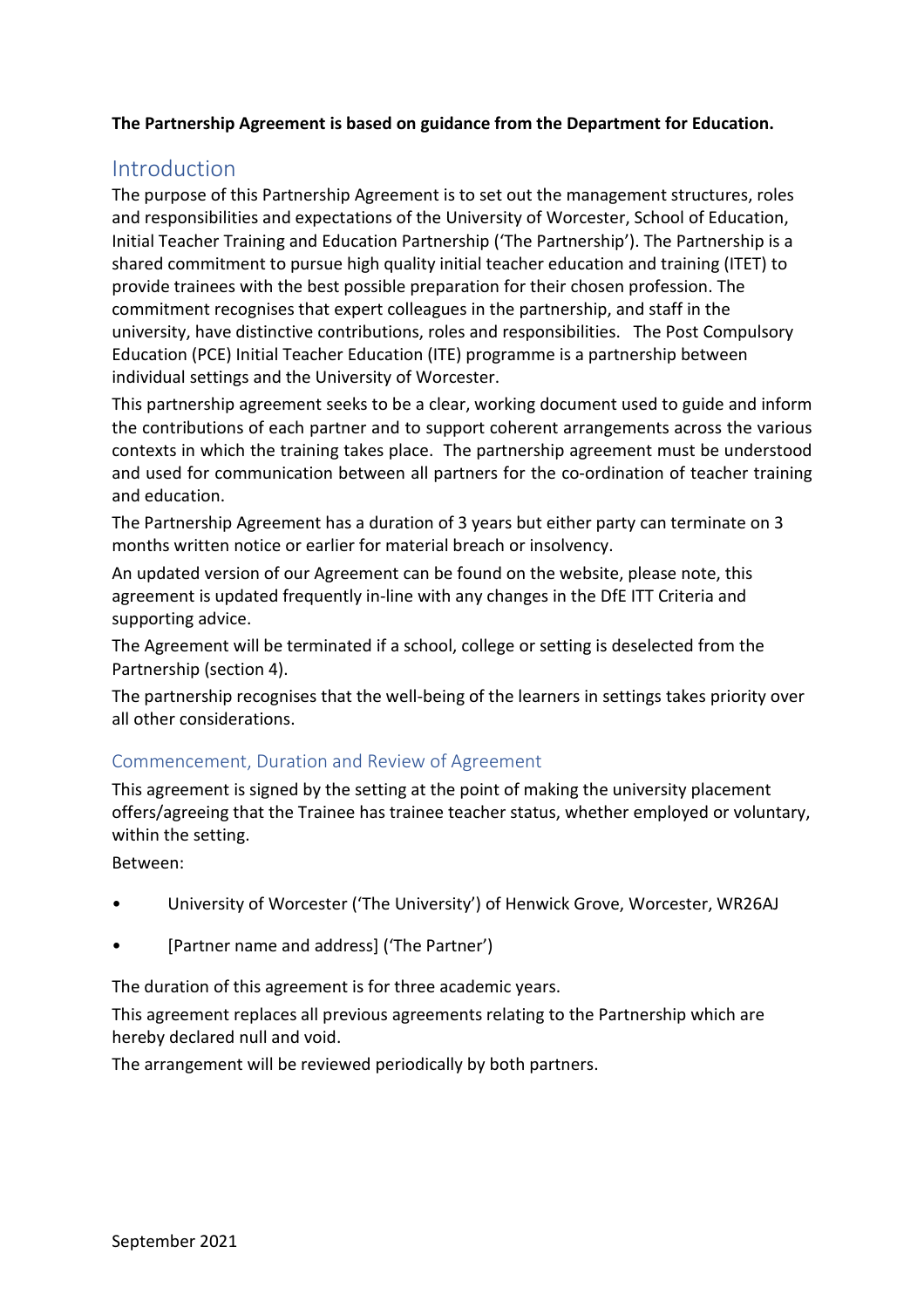# <span id="page-2-0"></span>The Agreement

## The Accredited Provider

The provider, University of Worcester, is an accredited mainstream ITE provider and has the ability to charge tuition fees to trainees. The provision must therefore be compliant with the [Initial teacher training \(ITT\): criteria and supporting advice](https://www.gov.uk/government/publications/initial-teacher-training-criteria) and align with the [Ofsted ITE](https://www.gov.uk/government/publications/initial-teacher-education-inspection-handbook)  [Inspection Framework and Handbook.](https://www.gov.uk/government/publications/initial-teacher-education-inspection-handbook)

This will be achieved through close cooperation between the partner setting and University of Worcester.

It may be necessary to adapt the agreement based on government advice in relation to coronavirus (Covid-19). The agreement follows government advice to ensure that trainees are given a fair opportunity to qualify and to safeguard teacher supply. Any amendments to the agreement will be communicated with partnership settings.

| The Partnership Agreement between the Partnership Setting and University of Worcester is  |  |
|-------------------------------------------------------------------------------------------|--|
| crucial to the success of the programme and training received by trainees. This sets out: |  |
|                                                                                           |  |
|                                                                                           |  |
|                                                                                           |  |
|                                                                                           |  |
|                                                                                           |  |
|                                                                                           |  |
|                                                                                           |  |
| Section 6 - Assessment of Trainees and Internal and External Moderation Procedures10      |  |
|                                                                                           |  |
|                                                                                           |  |
|                                                                                           |  |
|                                                                                           |  |
|                                                                                           |  |
|                                                                                           |  |
|                                                                                           |  |
|                                                                                           |  |
|                                                                                           |  |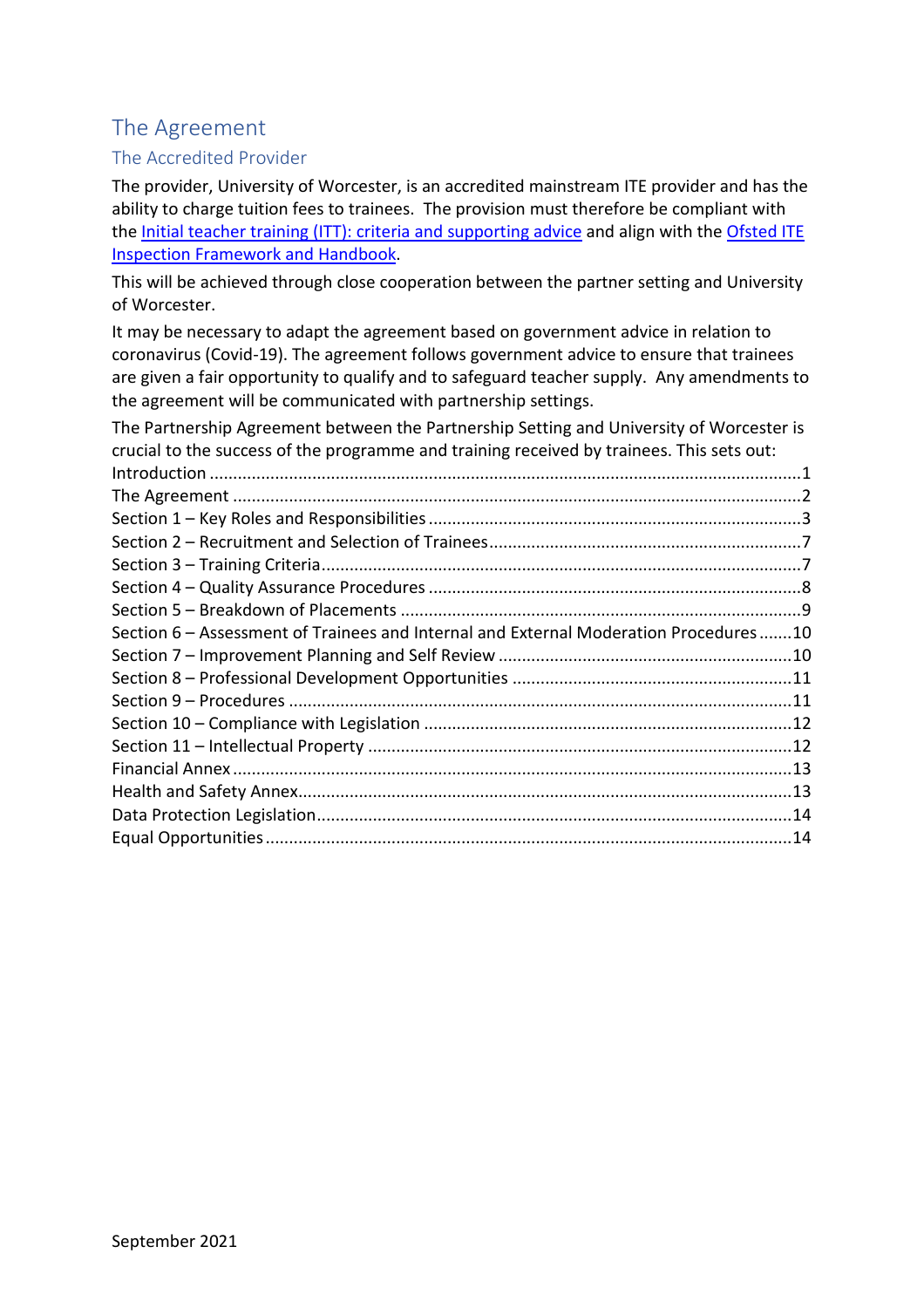# <span id="page-3-0"></span>Section 1 – Key Roles and Responsibilities

*The following roles and responsibilities should be read in conjunction with the detailed responsibilities set out in the relevant placement documentation.* 

Course Leader (University) undertakes the following:

- Liaising with senior placement managers and tutors over placements.
- Organising mentor meetings for Senior Managers, Subject Specialists Mentors and new mentors.
- Reviewing recruitment policies and strategies.
- Organising interviews.
- Organising examination boards.
- Organising external examiners and mentors who act as internal moderators.
- Liaising with committees over term dates, structure of the course and financial payments.
- Liaising with national bodies about developments in the structure and management of ITT (Initial Teacher Training) courses.
- Co-ordinating inspections.
- Developing the course in light of feedback from Ofsted, external examiners, mentors and trainees.
- Evaluating and reviewing course structures and procedures.
- Acting as second viewer for failing trainees.
- Advising trainees who are not on target.

#### Subject Specialist Tutor (University) undertakes the following:

- Delivering subject, curriculum and pedagogic knowledge, and skills to enable trainees to meet the course outcomes and Professional Standards.
- Maintaining regular communication with the trainee and setting, completing four observations, liaising with subject specialist mentor in advance.
- Quality assuring the placement, and judgements against the Professional Standards, by conducting joint observations with the subject specialist mentor.
- Reviewing of trainee progress through tracking PebblePad development.
- Moderating trainee outcomes across the Partnership.
- In some cases, marking and moderating of assignments.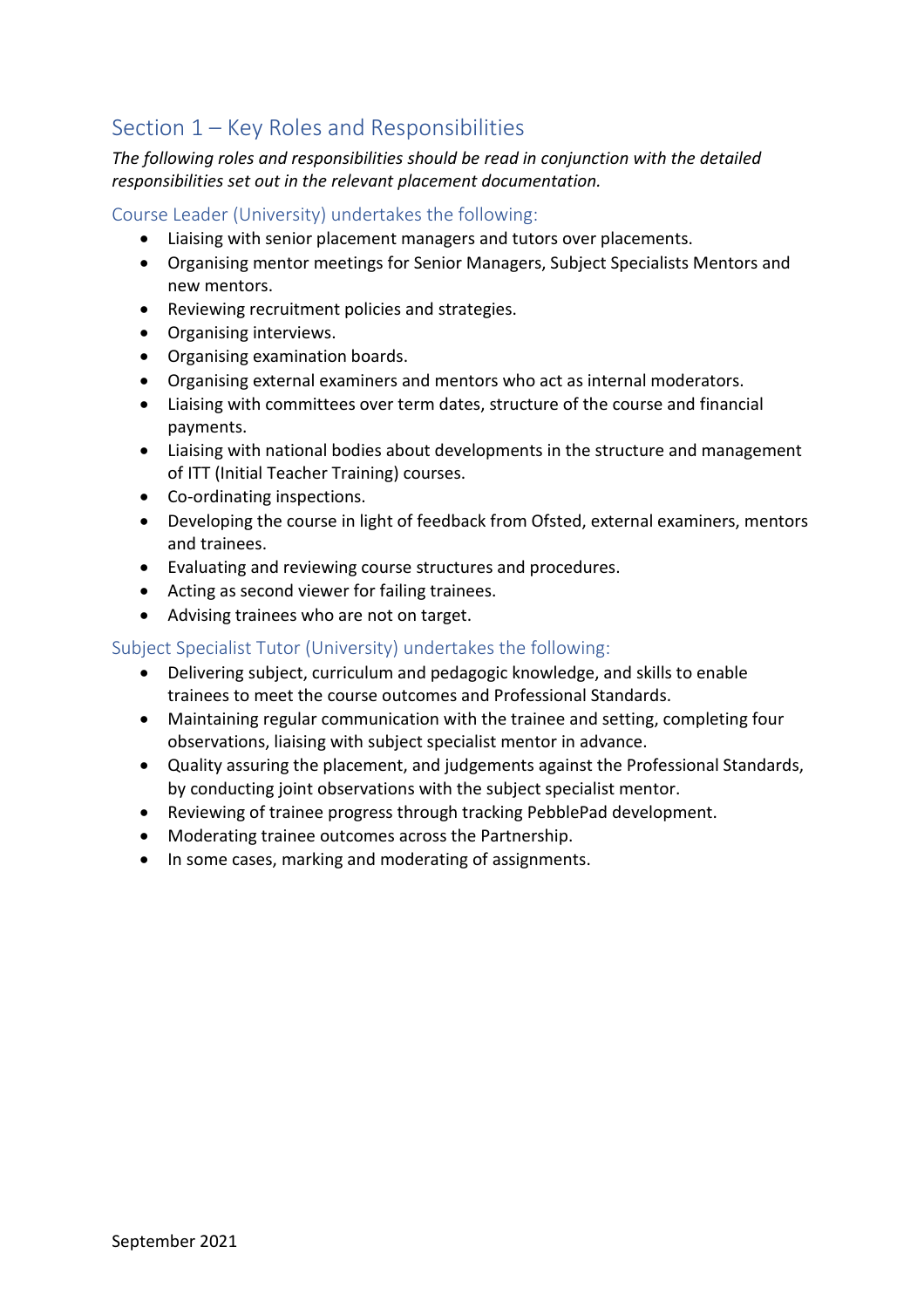## Senior Manager (Setting) undertakes the following:

- To be the first point of contact, and to maintain communication, in the trainee, Subject Specialist Mentor (setting) and University partnership.
- To support the welfare and undertake the supervision of the trainee whilst on placement.
- Organising quality assurance of the setting experience, ensuring trainee entitlement and agreed protocols.
- Providing an induction programme for each placement that includes access to the setting safeguarding policy, the staff behaviour policy (sometimes called a code of conduct) and information about the role of the designated safeguarding lead.
- Liaising with the Course Leader (university) and Subject Specialist Mentor (setting) on the needs assessment of the trainee and providing support in a timely manner.
- Ensuring all active mentors meet the agreed mentor criteria and are University of Worcester mentor trained prior to hosting placements.

#### Subject Specialist Mentor (Setting) undertakes the following:

- Day to day supervision of trainee, providing a suitable timetable for the trainee and access to relevant department and setting documentation including access to schemes of work and learner data.
- Ensuring the completion of 4 formal observations and feedback.
- Arranging regular trainee review sessions to review progress and set targets that are regularly monitored.
- Working with colleagues and tutors to determine timely and accurate assessment of progress towards the Professional Standards using partnership documentation.
- Liaising with Subject Specialist Tutor and course tutor to complete 2 professional reports mid-February and mid-May summarising trainee progress.

### Senior Managers and Subject Specialist Mentors will both:

- Liaise and communicate with the Subject Specialist Tutor (university) on the progress and assessment of the trainee against the Professional Standards.
- Observe and/or monitor the overall performance of the trainee on a regular basis and provide verbal and written feedback on lessons observed, using the university lesson observation forms as necessary.
- Facilitate the trainee's setting-based assignments within the classroom, liaising with other colleagues if appropriate.
- Adhere to the principles of the Education and Training Foundation (ETF) Mentoring [Framework](https://www.et-foundation.co.uk/supporting/professional-development/mentoring/framework-and-guides/) which aims to:
	- o establish a shared understanding of effective mentoring practice.
	- o enhance the quality of mentoring for practitioners.
	- o ensure that mentoring is supportive and nurturing.
	- o help mentees and mentors to develop teaching, learning and assessment strategies which meet learners' needs.
- Continue their own CPD; investing time to develop a good working relationship with the University including new mentor training and any scheduled placement briefings.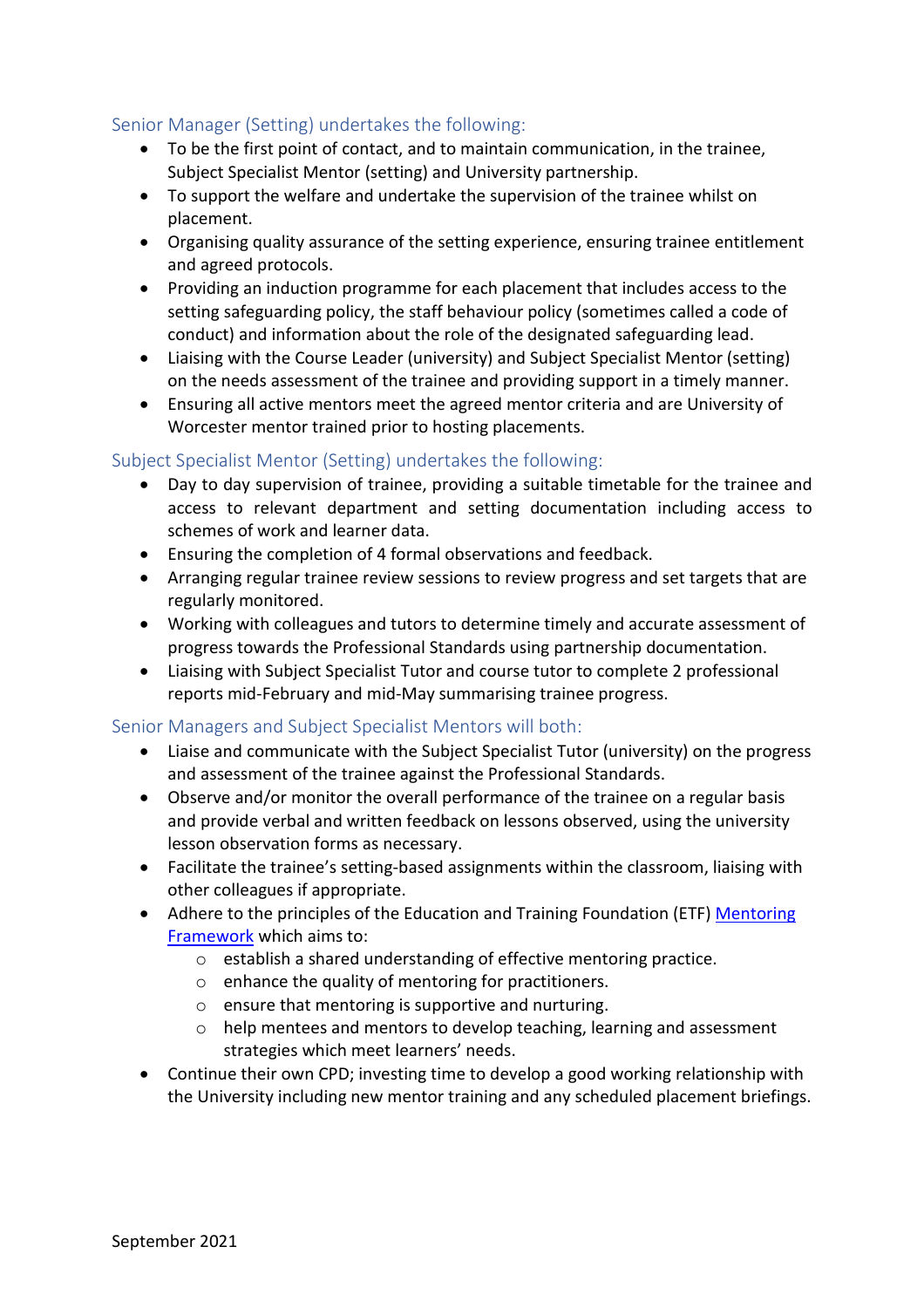## Course Administrator/Partnership Co-ordinator will undertake with the settings, tutors and Trainees to:

- Collate setting offers and match trainees to suitable placements that meet their needs.
- Ensure all settings have been quality checked, have completed the health and safety audit and have returned the partnership agreement.
- Inform all parties about necessary changes prior to, during and post placement dates.
- Be the liaison point in the partnership between trainees, settings and the university including the administration of setting documentation.
- Coordinate arrangements for the delivery of new mentor training and placement briefing meetings keeping a register of attendance.

## Trainees

Trainees are expected to behave as teachers, maintaining a professional stance at all times All trainees are required to sign the PCE PGCE FE Trainee Code of Conduct.

## External Examiners

The role of the External Examiner includes the following:

- Reviewing course work assignments and examination questions set for the course and providing an independent view of how appropriate they are for the course.
- Moderating student work. They do this by receiving a sample of student work from across the different grades for each module/unit. The purpose of moderation is to check the standards of marking and to form a view on student achievements.
- Attendance at the University's assessment (examination) boards, which is where grades for modules are confirmed.
- Providing an annual report to the University, on the academic standards, assessment arrangements and quality of the course. This report is written for your tutors but is also made available to students on the course and is discussed with Course Representatives at Student Staff Liaison Committee meetings.
- Meeting with the course team and with students to talk about the course.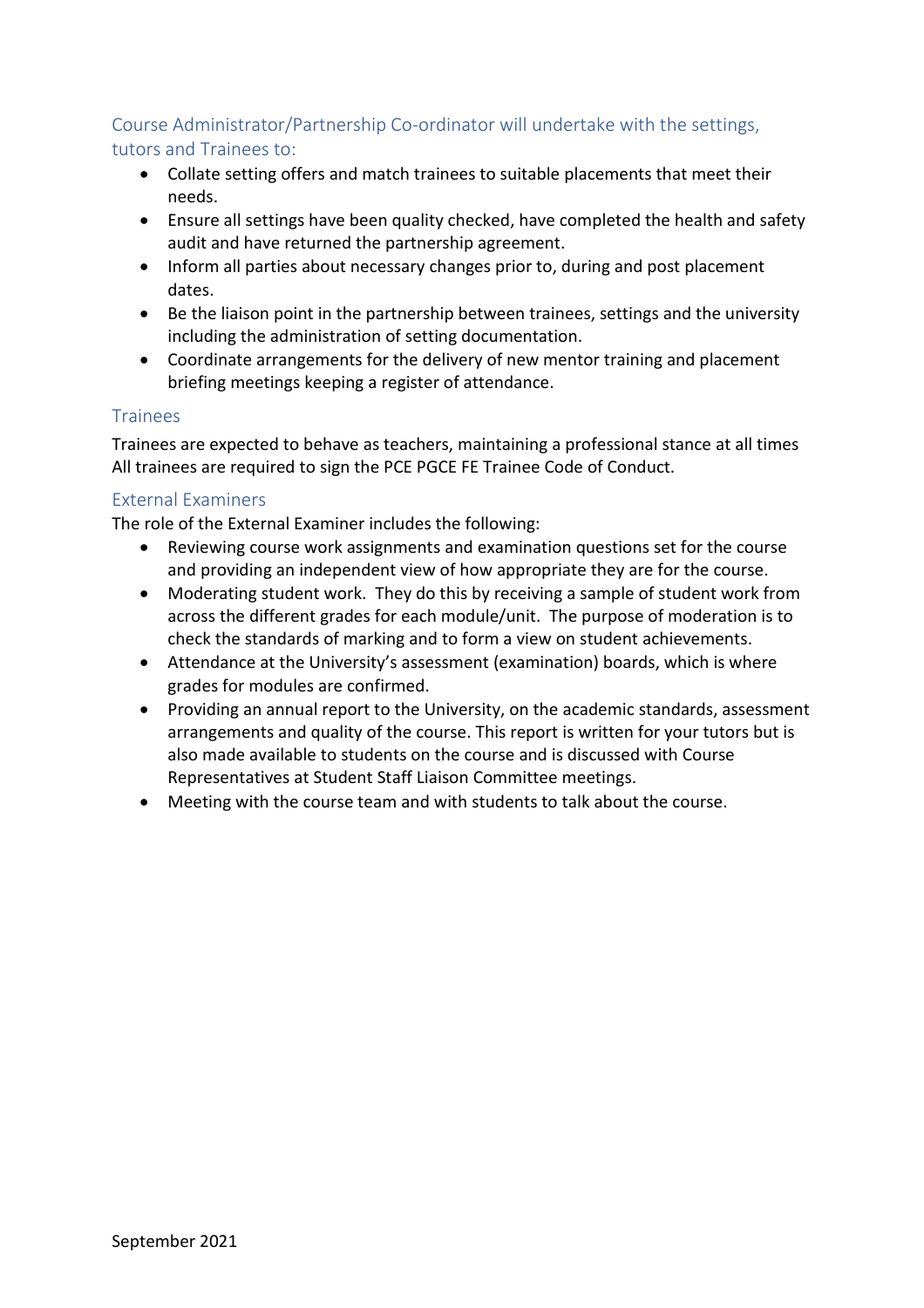## College/Setting involvement in Leadership and Management

The **Partnership Advisory Group (PAG)** meets three times a year. Membership includes Head of Department (Chair), PGCE Course Leader, PGCE Course Administrator, a Senior Manager and a Subject Specialist Mentor, with the mentors being asked to serve a threeyear term. The role of the group is strategic and complements the role of the Student: Staff Liaison Committee. The remit of the PAG is to:

- Contribute to and scrutinise the annual self-evaluation document
- Regularly review the partnership agreement
- Contribute to the long-term planning of the programme
- Advise on overall programme issues
- Approve and review mechanisms for quality assurance
- Scrutinise evaluation strategies and review their operation
- Review evaluations (trainee/mentor/tutor) to inform themes to take forward
- Discuss the self-evaluation of mentor briefing events to inform future events
- Determine the criteria for selection/de-selection of settings
- Meet with OFSTED inspectors during inspections

The **Student: Staff Liaison Committee (SSLC)** meets twice per year. Membership includes Course Leader (Chair), representatives from the university, partner settings, former and current trainees. The committee monitor the programme, inform programme development and:

- Advise the Course Leader (University) on matters pertaining to the planning, organisation, resourcing, monitoring, review and development of the programme.
- Review annually the operation of the programme and both consider and make recommendations for its improvement.
- Approve programme modifications and developments that do not require revalidation.
- Consider, from time to time, the need to revise, develop or otherwise substantially alter the programme in the light of prevailing circumstances, and prepare appropriate proposals.
- Develop the brief for External Examiners each year.
- Receive and respond to feedback from trainees, former trainees and Tutors (University) and setting partners on matters relating to Library and Learning Services and resources.
- Update trainees, Tutors (University) and setting partners on matters relating to library, IT and media services.
- Contribute to the improvement and development plan and the Self-Evaluation Document (SED).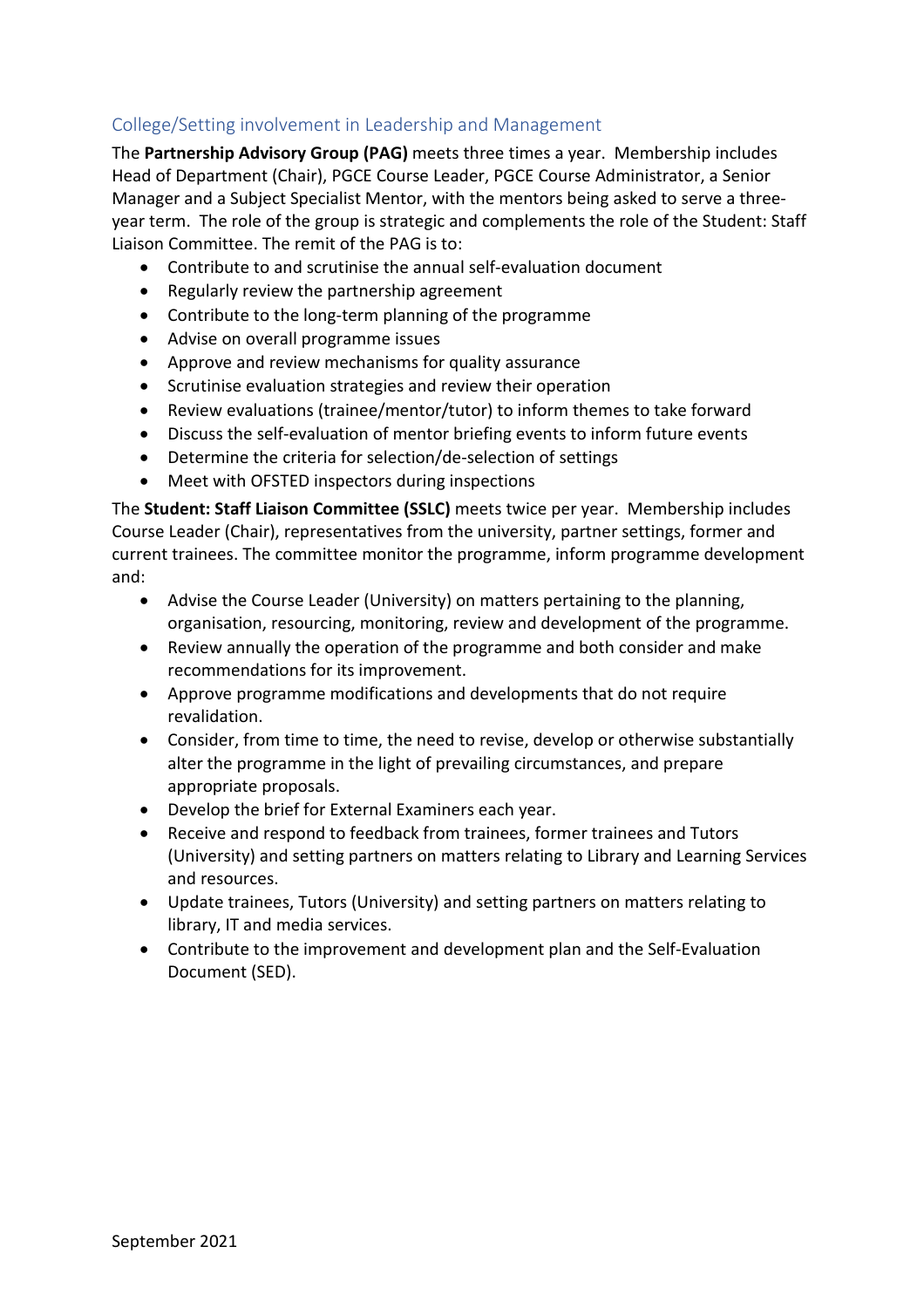### Trainee Entitlement whilst on placement

- Access to 150 teaching practice hours to meet teaching practice module requirements
- Regular meetings with a named subject specialist mentor an agreed weekly meeting slot is recommended
- Formative observation feedback opportunities as agreed with setting trainees should be advised of these opportunities at induction – a minimum agreed weekly opportunity is recommended
- One joint observation with University/setting staff in the first 6 weeks of placement
- Four mentor observations with written feedback a spread from late November to late May
- Two mentor Professional Reports mid-February and mid-May
- Access to policies, related documents and systems as required by the trainee to fulfil their role

## <span id="page-7-0"></span>Section 2 – Recruitment and Selection of Trainees

Our rigorous selection procedure is clear, accessible and inclusive and ensures the best possible trainees are recruited to meet specific local and/or regional needs. Partnership settings and the university work closely together to recruit and select throughout the year in accordance with the statutory guidance.

## <span id="page-7-1"></span>Section 3 – Training Criteria

### Age related

Training must enable trainees to acquire the knowledge and skills they need to teach within the post compulsory, that is Post 14, setting they aim to teach in (for example, FE, Adult Education,  $6<sup>th</sup>$  form) for which they are training.

#### Attendance

All stakeholders must ensure that the PCE training programme is designed to provide trainees with 150 hours of teaching practice being trained in settings to enable them to demonstrate that they have met all the necessary requirements of progress against the Professional Standards.

Trainees need to record their attendance on the 'PGCE PCE Attendance Record' and submit this as part of their electronic portfolio. As noted in the code of conduct, trainees have the following responsibilities:

- There is an expectation for trainees to attend 100% of days in University and in setting. They should arrive in good time and dress appropriately.
- If a trainee is going to be absent from University, they should contact their tutor. If they are going to be absent from setting, messages MUST be given to the appropriate member of staff following normal setting procedures.
- Request for absences: absence from university sessions must be agreed with the tutor in advance. If absent, trainees will need to be prepared to supply work for classes to be covered and to communicate this clearly with mentors.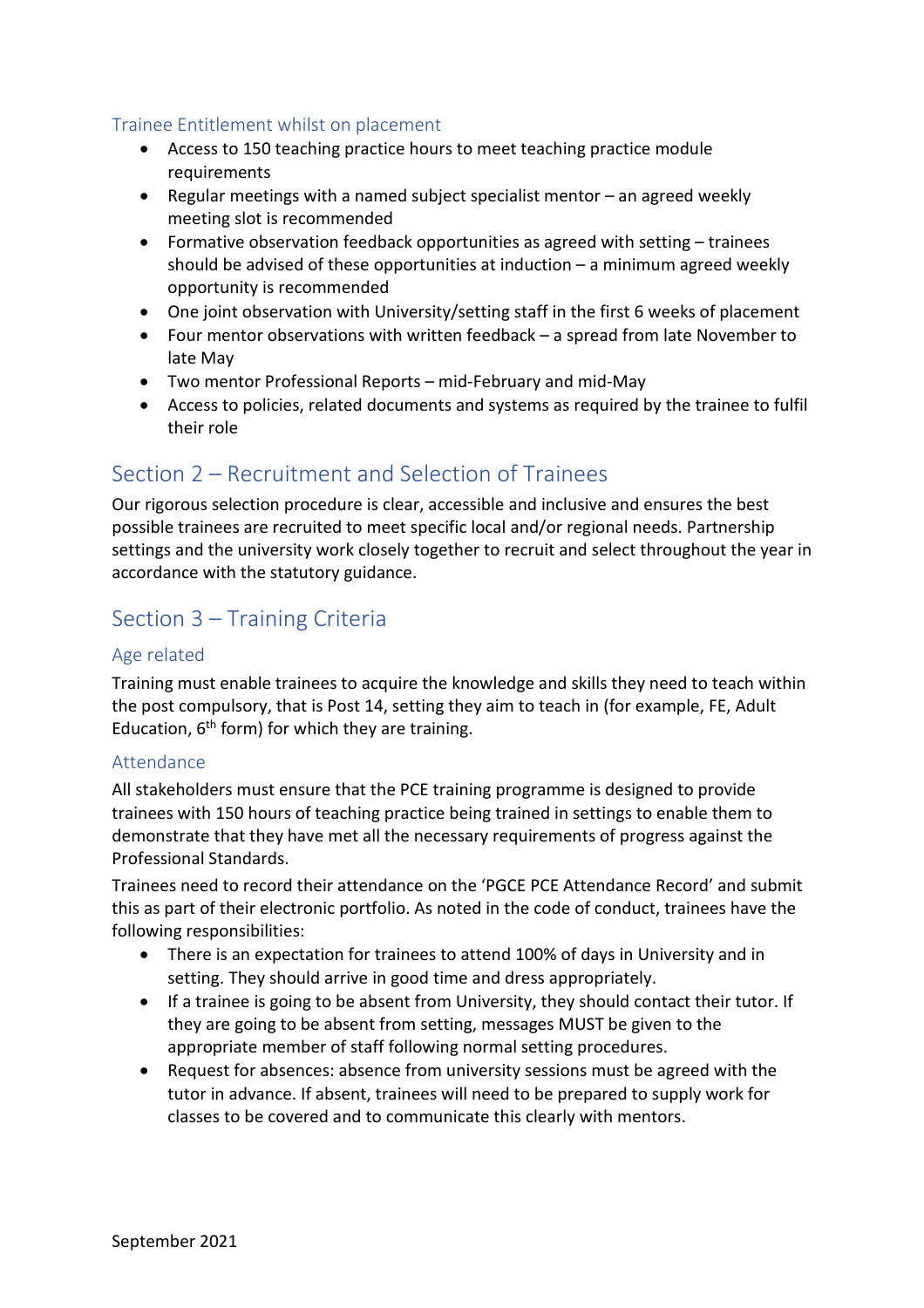- Routine doctor's and dentist's appointments should be booked outside of core university and setting hours. Absence for hospital appointments must be negotiated with the University tutor and setting mentors as applicable.
- Prospective setting visits, prior to applying for a job, must be agreed with the setting mentor and tutor in advance. These should be in non-contact time avoiding absence from teaching or taught sessions.

All aspects of the course are compulsory and full attendance is compulsory. Trainees are expected to actively engage in the programme.

## Additional Placements

It **may** be possible for a trainee to experience teaching in different setting(s) to meet the requirements of the Professional Standards (2014).

## <span id="page-8-0"></span>Section 4 – Quality Assurance Procedures

## Selection of Mentors

All setting staff who have not had a trainee from University of Worcester before must receive new mentor training.

Partner settings are responsible for selecting their mentors. In doing so they agree that they are selecting mentors who:

- Have a sector-recognised teaching qualification
- Have at least three years' experience as a qualified teacher
- Have a relevant subject qualification in the subject area that the mentee is training to teach
- Have an interest in the mentoring and development of trainee-teachers

### Quality Assurance (QA)

- One **external examiner** report and 2 internal moderation reports are published each year.
- Recommendations are included in the improvement and development plans. Improvement and development plans are live documents that are reviewed and updated 4 times a year with the **Partnership Advisory Group** having a strategic overview.
- **Tutor joint observation visits –** visits are intended to support trainees and to support the subject specialist mentor. Where joint observations are undertaken, the purpose of the joint observation is to aid consistency of assessment across schools and to develop the skills of mentors.

### The process of selection/de-selection of settings

The process will be reviewed by the Partnership Advisory Group (PAG). If a setting is identified as not meeting the DfE Criteria for ITT or the responsibilities outlined in this Partnership Agreement, then the university has the right to de-select the setting and withdraw trainee placements. The Course Leader (University) will discuss the situation with the relevant setting and offer appropriate support to avoid deselection where possible.

## *Please note: any Partner Setting issued with an Inspection grade of Inadequate should notify the University Partnership Office immediately; placements may need to be suspended for a period.*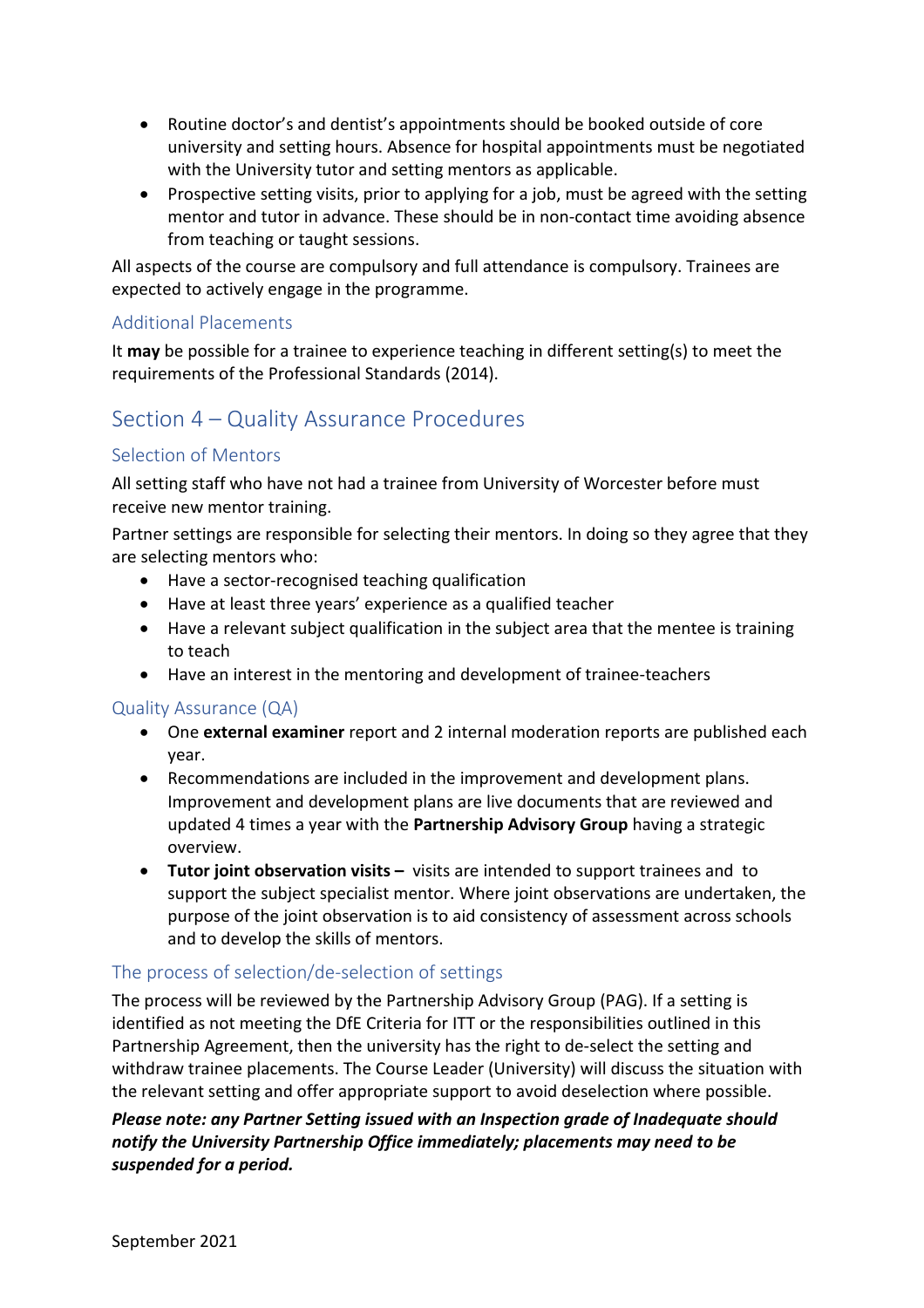While there are of course circumstances in which it is neither in the trainee's nor the setting's interests to establish or continue a placement, such circumstances are judged on a case-by-case basis. The School of Education is committed to maintaining strong partnership activity with colleagues in Partner Settings that are facing challenges. This includes placing trainees in settings that have been judged by Ofsted to be Inadequate, provided that the quality of the training experience can be assured. The University will conduct a risk assessment on the placement.

## <span id="page-9-0"></span>Section 5 – Breakdown of Placements

In the event of a major sudden crisis, for example professional misconduct, that requires the exclusion of a trainee from the placement, the Course Leader should be contacted immediately and before any precipitous action is taken. At this stage it may be necessary to invoke the [University Fitness to Practice](https://www2.worc.ac.uk/registryservices/documents/FitnesstoPractiseProcedures.pdf) procedures.

In the event that a setting is unable or unwilling for a trainee to continue, the University may attempt to find an alternative placement if the cause is considered to have mitigating circumstances. This will be done openly, acknowledging that if a new placement cannot be found, the course will terminate. Please note a setting has the right to withdraw a placement at any time but settings must be aware of the consequences for the trainee.

If a trainee feels that they are unable or unwilling to continue in a placement they must inform the professional mentor and the Course Leader. If it is considered that the trainee has grounds for mitigating circumstances the University may attempt to find an alternative placement. The trainee will be made aware that there are no guarantees of an alternative placement.

At any stage in this process, if matters are considered serious enough, the trainee may be asked to leave the programme. Counselling through the University Counselling and Mental [Health \(C&MH\) Service](https://www2.worc.ac.uk/firstpoint/counselling-and-mental-health.html) will be offered.

## Temporary and permanent withdrawals from the programme

Any concerns regarding the progress of a trainee by the setting should be raised initially with the Subject Tutor (university) at the earliest opportunity and before any formal process is put into action. This procedure should be viewed as a positive step to support and address trainee issues in a structured manner and to support the trainee to pass the course. It may be that a trainee's circumstances change in a way that interferes with them completing the course (e.g. pregnancy, or serious illness). In these circumstances trainees should talk with the university tutor, the setting professional/subject mentor and the PGCE Course Leader. Where appropriate, a decision may be granted that allows a temporary break until circumstances allow a return to and continuation of the course to support the trainee. This would normally be within one year. Temporary withdrawal is not automatically granted where a trainee is failing the course. Trainees will be expected to pay course fees on their return. Trainees must arrange to meet with the Course Leader and complete the withdrawal form available on SOLE. No action will be taken until this form has been completed.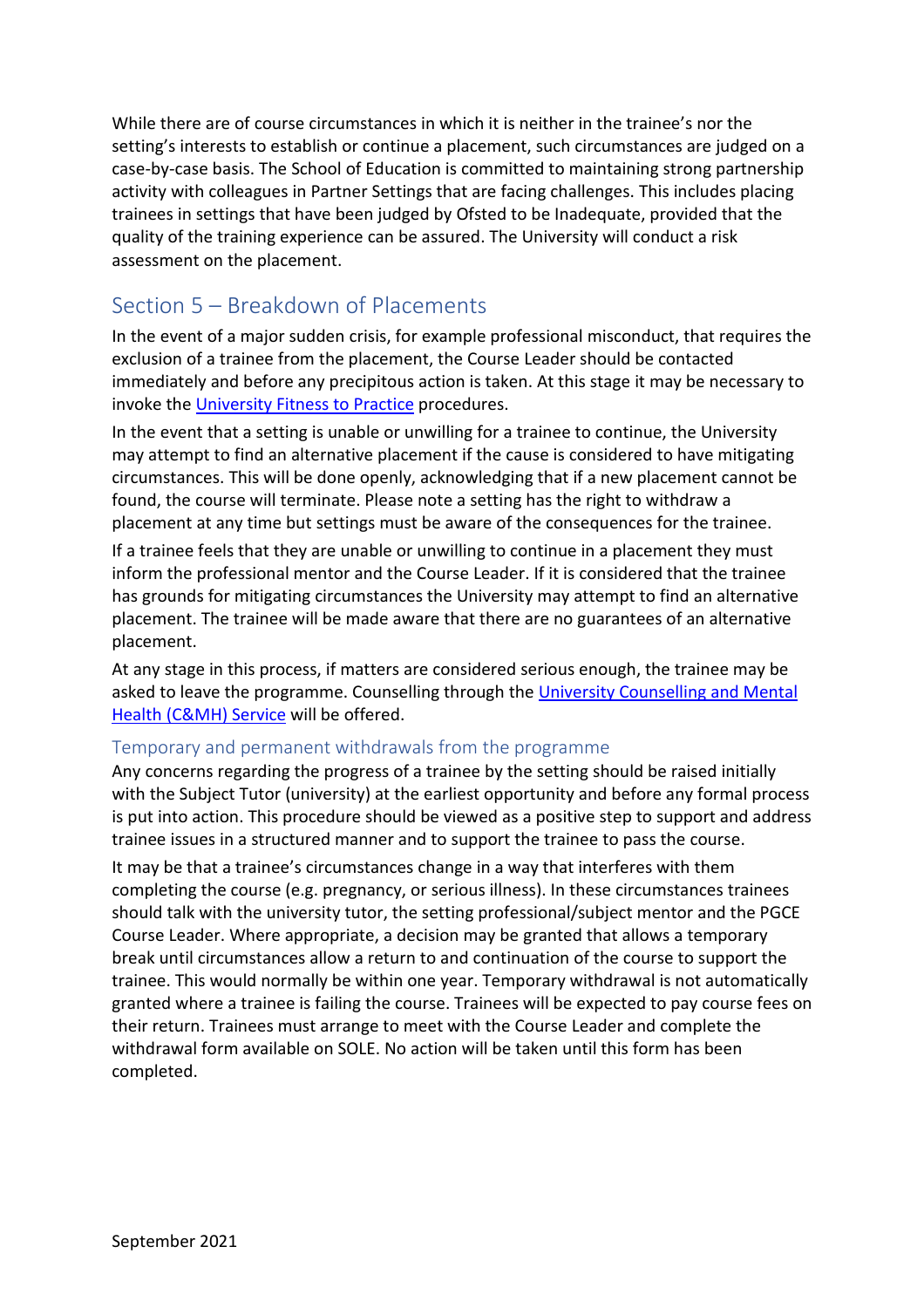# <span id="page-10-0"></span>Section 6 – Assessment of Trainees and Internal and External Moderation Procedures

Further details relating to assessment and moderation will be available in the partnership guidance documentation.

Internal Moderation

- Setting experience and assessment of trainees is moderated through shared observations between Setting Mentors and Partnership Tutors.
- Moderation procedures will be shared during training events at Partnership locations or at setting.
- Additional moderation processes are in place with trainees who are identified as not on target (NOT).
- Subject Specialist Tutors conduct shared moderation visits across partners as part of the standardisation procedure.

## External Moderation

- The university employs External Examiners. They act as 'critical friends' of the course and comment on the efficacy of course developments and moderate those involved in the judgment of trainee progress and outcomes.
- External Examiner(s) will visit a sample of trainees in placement settings and will review the trainees' assignments.
- All examiners and moderators are members of the final examination board.
- External Examiners' reports will provide a written report which the PCE team respond to as part of improvement planning processes.

## Student Complaints

Any complaint received by the University relating in whole or in part to the provision covered by any associated course agreement will be subject to the University's student [Complaints Procedures](https://www2.worc.ac.uk/firstpoint/complaints.html) available on the University website:

## <span id="page-10-1"></span>Section 7 – Improvement Planning and Self Review

Improvement and development plans are continuously being reviewed and completed in line with University of Worcester procedures. All stakeholders are consulted and participate in this process. These documents are shared with setting colleagues through the Partnership Advisory Group and the Student: Staff Liaison Committee, as well as through email updates with settings. Documents are shared with student course representatives as part of the student consultative committee process.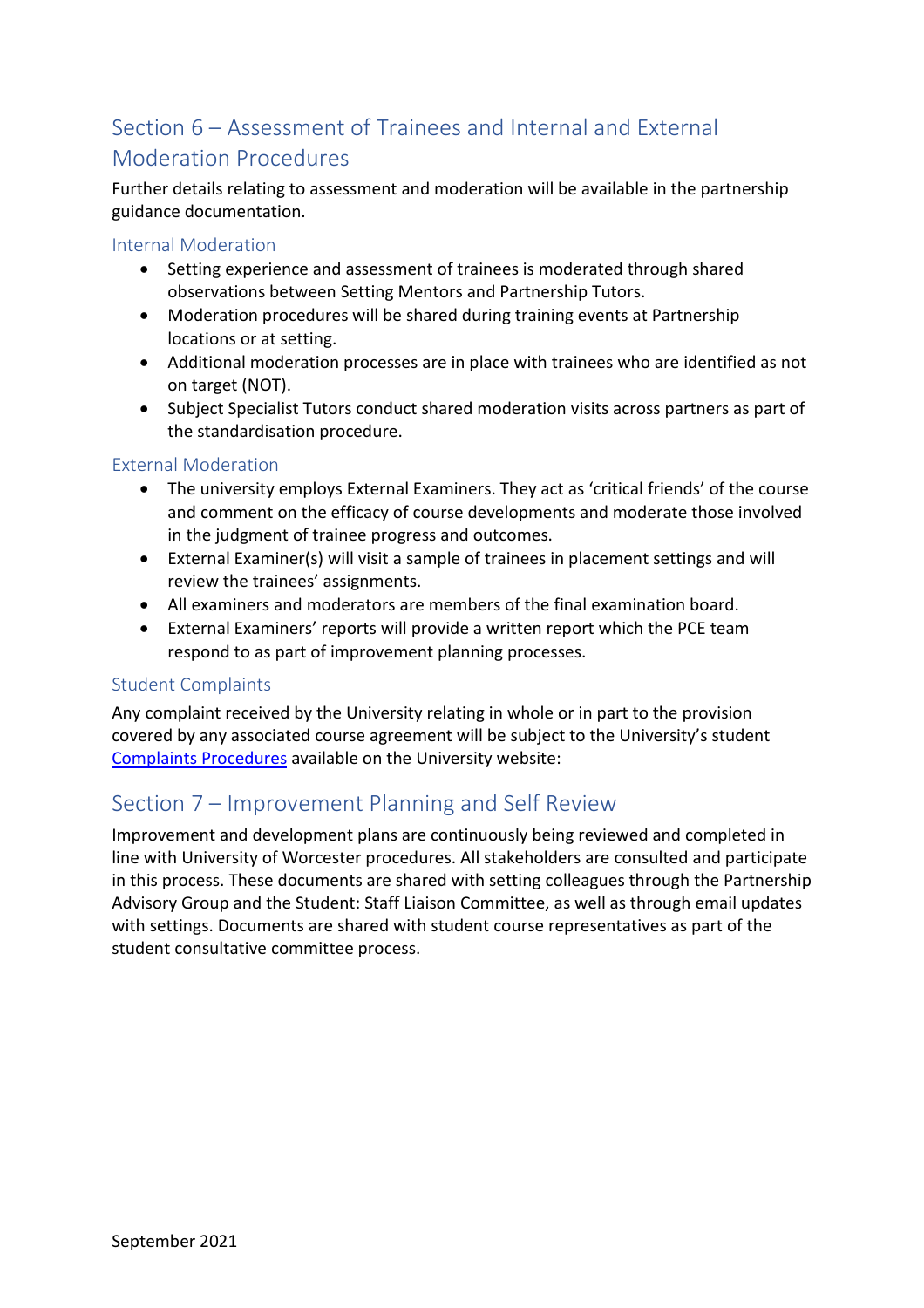# <span id="page-11-0"></span>Section 8 – Professional Development Opportunities

The University of Worcester delivers training to all stakeholders. The range and scope of training changes to meet the needs of the partnership in response to the continuing change in ITT criteria. Active mentors should be new mentor trained through the University of Worcester and the expectation is that active mentors should attend setting placement briefings (Autumn and Spring). At present the current training for setting staff offers a programme which includes:

- Induction/training for all new mentors.
- Training/development for each setting placement.
- Internal and external moderation processes.
- Opportunities to participate in and deliver the training programme and various other events.

## <span id="page-11-1"></span>Section 9 – Procedures

## Disclosure and Barring Service (DBS)

When the trainees begin their course, the majority of trainees will have completed an Enhanced Disclosure (ED) check.

Late recruitment to the course may mean that a small minority of trainees receive their ED check results after the course start date. If this is the case, the university will ensure The Children's Barred List checks have been carried out before a setting placement begins and will inform the setting.

Where a trainee has a criminal record of any kind (warnings/ cautions/convictions) the university makes a decision on fitness to practice and would not inform the setting.

The University provides trainees with a letter confirming that all safeguarding checks have been completed. Trainees are requested to share this with settings on the first day of their placement along with photograph identification. The university will not share information about the content of disclosure forms.

### Trainees from overseas

Trainees from overseas who teach in settings in England should be subject to criminal record checks, including a check of the children's barred list. The Home Office has published guidance on criminal records checks for overseas applicants.

Providers and employers must check that candidates are not subject to a prohibition order issued by the Secretary of State and/or are not prohibited to teach in another country of the European Economic Area (EEA). The lists of prohibited teachers can be found via the Teacher Services System.

### Safeguarding expectations of University and setting experience tutors

Tutors employed by the University of Worcester do not work in 'regulated activity' and therefore are not required to have DBS checks. The most recent publication <https://www.gov.uk/government/publications/keeping-children-safe-in-education--2> outlines the professionals who are regarded as being in 'regulated activity'. University Tutors are not within this remit.

University Tutors will carry an employee's card, which will have photographic identification. This will be shown at reception to confirm that the Tutor is an employee of the University of Worcester.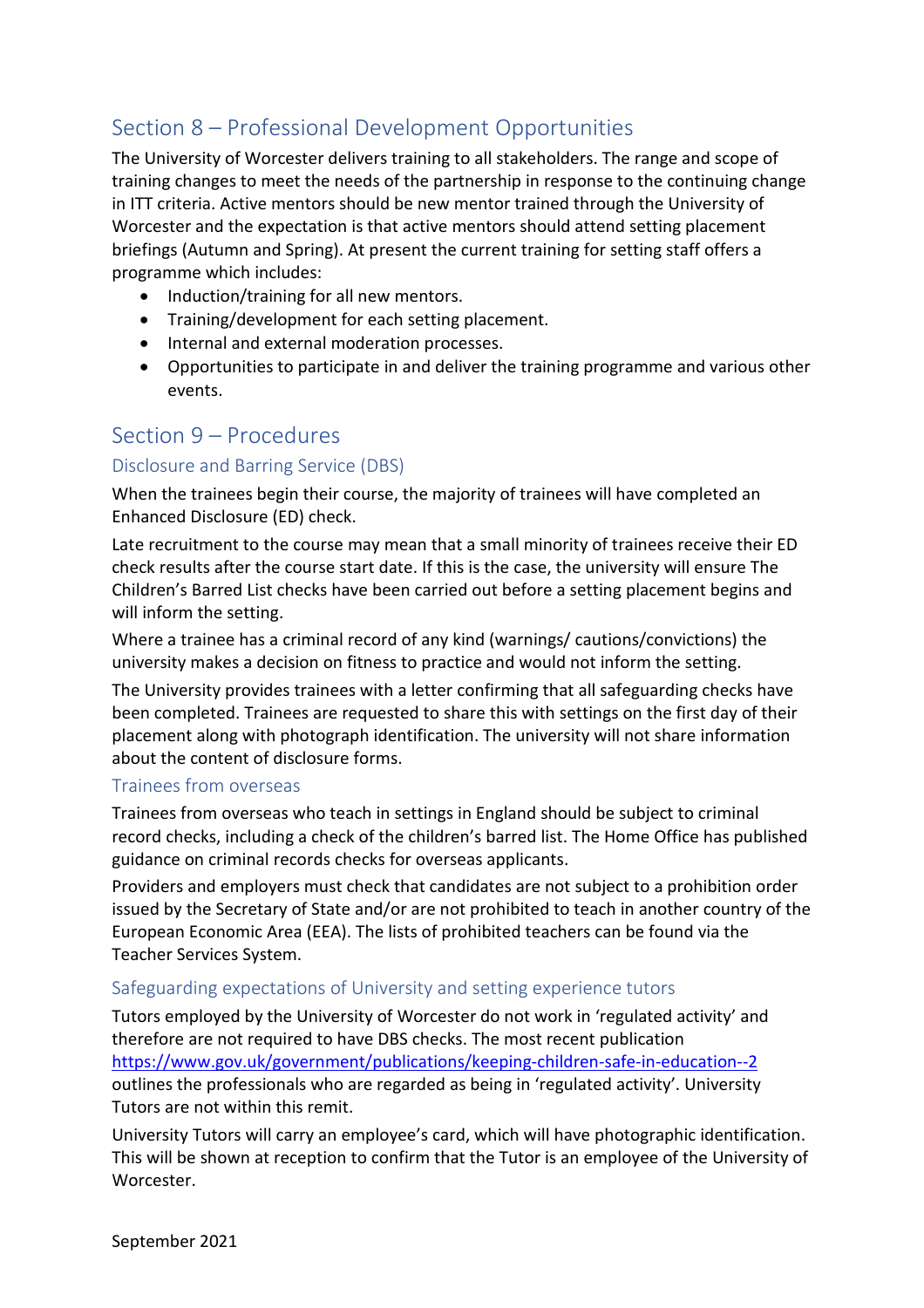All trainees are DBS checked and an expectation is that tutors visiting settings are accompanied during their visit either by trainees or colleagues from the setting. Individual settings will make decisions about how they want to manage this aspect of the setting experience process and some may choose to complete a risk assessment. The Course Leader will provide all trainees with a copy of [Keeping Children Safe in Education](https://assets.publishing.service.gov.uk/government/uploads/system/uploads/attachment_data/file/1014057/KCSIE_2021_September.pdf) which will be uploaded to PebblePad.

Professional Mentors must provide all trainees with the following documentation:

- The safeguarding policy.
- The staff behaviour policy (sometimes called a code of conduct).
- The role of the designated safeguarding lead.

## <span id="page-12-0"></span>Section 10 – Compliance with Legislation

Criteria C3.3 states: In order to be accredited a provider must satisfy the criteria specified by the Secretary of State. ITT partnerships must review and update their provision so that it continues to meet these criteria and associated legislation. Where there is evidence of an ITT provider's non-compliance with current ITT criteria accreditation will be withdrawn.

# <span id="page-12-1"></span>Section 11 – Intellectual Property

## Intellectual Property Rights and Copyright

Copyright in all processes and systems relating to the award of credit and to University awards will remain with the University and must not be used in any other context without permission.

All intellectual property rights including copyright of teaching materials developed for programmes delivered through The Partnership will remain the property of the party responsible for their development. In the case of joint courses, intellectual property rights will be jointly held for the duration of the related partnership agreement and must not be used by either party in any other context without permission.

In the event of the Partnership Agreement being terminated, intellectual property rights for all teaching materials will revert to the party responsible for their development. The award will remain the property of The University.

In signing this Agreement, approval is hereby given by The Partner and The University for appropriate institutional and programme information to be available for public access via the internet as required by the QAA, HEFCE and other similar national organisations.

## Publicity and Marketing

The University and The Partner agree to use all reasonable endeavours to promote the reputation of the other and, in particular, to promote the collaborative provision and activities developed through this agreement.

No trademarks, logotypes, kite marks, symbols or other emblems owned or awarded by The University may be used by The Partner on any advertising without prior written permission from The University.

Equally no trademarks, logotypes, kite marks, symbols or other emblems owned or awarded by The Partner may be used by The University on any advertising without prior written permission from The Partner.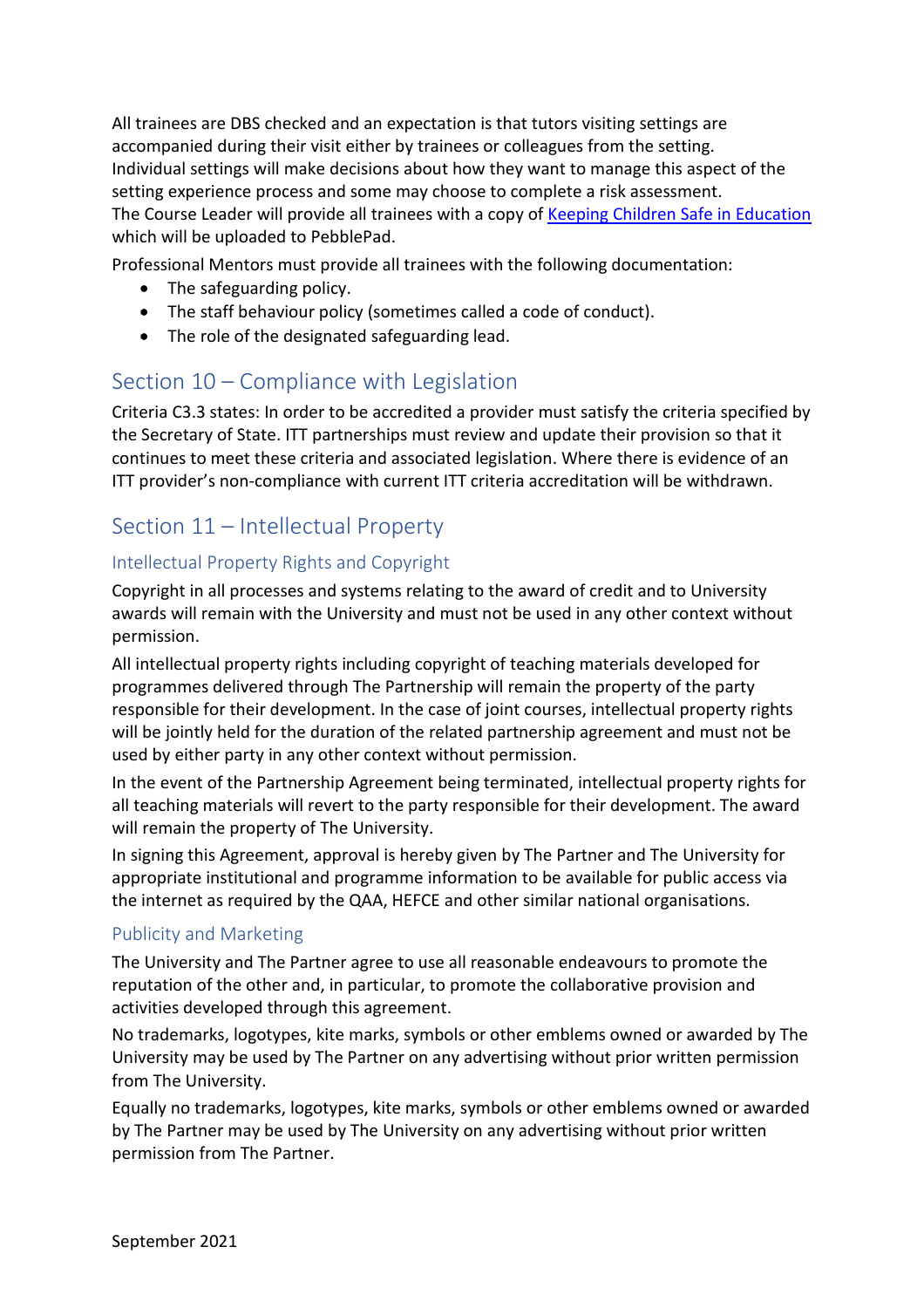# <span id="page-13-0"></span>Financial Annex

The full scale of payments for University of Worcester placements and training will be available for Partner Settings via the Partnership page. The scale of payments is reviewed annually and will be updated on the portal once agreed.

## ITT Training and Management Costs

University of Worcester provides settings the following:

- An academic award with Master's credits.
- Centrally provided training through phase related, subject specific and generic studies modules and programmes.
- Robust recruitment and selection processes through the university admissions team and academic staff and administration staff support.
- High quality tutor support for settings throughout all placements
- Joint research opportunities between settings and academic professionals from the university.
- Mentor training, peer and coaching courses for setting staff and university tutors.
- Informal and formal opportunities for university expertise in ITT to be shared through network meetings and conference events.
- Excellent facilities including The Hive library services and Arena sports services.
- Quality Assurance for all settings in the partnership and a programme of internal moderation between setting and university mentors and tutors.
- Appointment of relevant and experienced External Examiners in all programmes.
- Expertise across the University for Setting support such as communications and marketing, IT and the full range of student services.

#### In addition, the University provides:

- Formal qualifications and higher qualifications for the full range of setting staff and communities including Governor training and leadership development.
- Children's University Scheme and other national initiatives in Education.

## <span id="page-13-1"></span>Health and Safety Annex

### Placement Providers' Health and Safety Questionnaire

An electronic form must be completed by Partner Schools via the University of Worcester Placement Communication Portal (PCP). Please contact the programme placement administrator for assistance if there is an issue in completing this.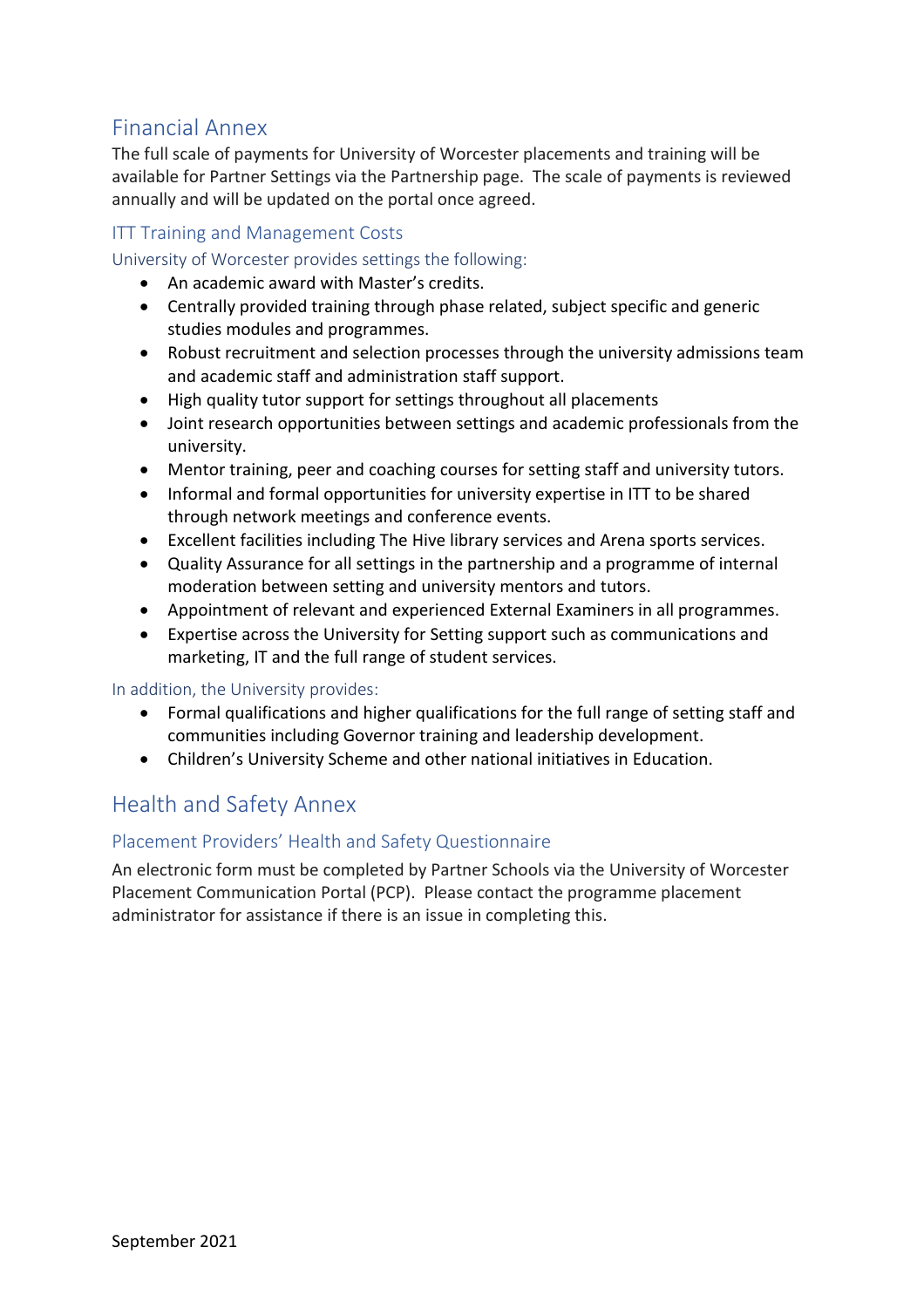# <span id="page-14-0"></span>Data Protection Legislation

The University of Worcester's Privacy Notices are published on its website available here: <https://www2.worc.ac.uk/informationassurance/data-protection.html>

The University of Worcester will hold and process personal data transferred to it by the Partnership Setting in accordance with data protection legislation (including GDPR and the Data Protection Act 2018). In addition, for quality assurance purposes, the University will process evaluation data provided by the trainees and mentors relating to their setting experience. For these purposes the University is the Data Controller.

The University will update information held in its records as notified by the partnership setting or by the trainee. With regards to partnership setting, we will annually seek to verify the information held. The information will be held in line with the [University's Document](https://www.worcester.ac.uk/informationassurance/records-management.html)  [and Record Retention Schedule.](https://www.worcester.ac.uk/informationassurance/records-management.html) The University will not share the information received from the Partnership Setting or its trainees with any third party, including outside of the EEA, without the consent of the trainee and/or the setting.

We recognise the importance of protecting the personal data of all individuals and the particular concerns relating to children's data. Trainees will be given training in processing of learner's data and the requirements of the Partnership Setting in relation to appropriate storage and processing. Partnership Settings are required to ensure that trainees understand the Setting's processes in relation to data protection, including the transfer of personal data off site. In addition, Partnership Settings are required to ensure that their Privacy Notices include specific reference to children's personal data being shared with trainees as necessary.

In the event of a data breach, the trainee is instructed to inform the setting and the university immediately. In the event of the University suffering a data breach in relation to data relating to trainees the Partnership Setting will be informed as soon as is practicable after the breach is identified.

## <span id="page-14-1"></span>Equal Opportunities

The University Policy relating to Diversity and Equality is available on the University of [Worcester Diversity & Equality webpage.](http://www.worc.ac.uk/personnel/655.htm)

### University Health and Safety Provision

The University Policy relating to Health and Safety is available on the website at: [Health and](https://www2.worc.ac.uk/facilities-staff/documents/Policy_Statement_Agreed_v3_-_Updated_May_2021_-signed_version_(1).pdf)  **[Safety Policy Statement.](https://www2.worc.ac.uk/facilities-staff/documents/Policy_Statement_Agreed_v3_-_Updated_May_2021_-signed_version_(1).pdf)** 

It is the University's responsibility to make trainees aware of this policy and to ensure that they understand procedures related to their practice – in consideration of their own and others' welfare.

The University will also make trainees aware of:

- The agreement between the setting and university (partnership);
- Who to contact at the University should an issue arise relating to Health and Safety.